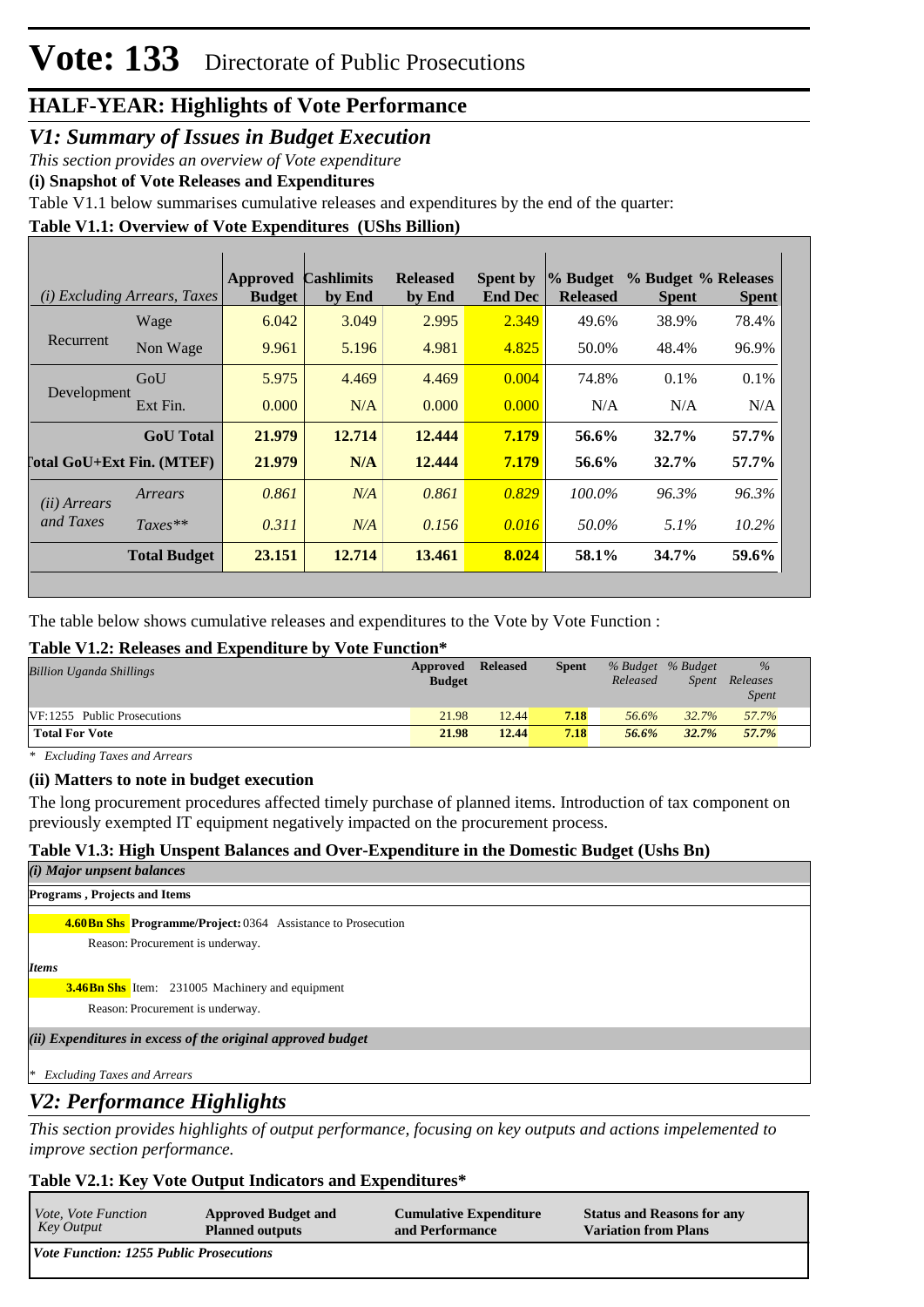| <i>Vote, Vote Function</i><br>Key Output                                                                                                                                                                                                                                                                 | <b>Approved Budget and</b><br><b>Planned outputs</b>                                                                                                                                                                                             | <b>Cumulative Expenditure</b><br>and Performance                                                                                                                                                                                                          | <b>Status and Reasons for any</b><br><b>Variation from Plans</b>                                                                                                                                                          |  |  |  |
|----------------------------------------------------------------------------------------------------------------------------------------------------------------------------------------------------------------------------------------------------------------------------------------------------------|--------------------------------------------------------------------------------------------------------------------------------------------------------------------------------------------------------------------------------------------------|-----------------------------------------------------------------------------------------------------------------------------------------------------------------------------------------------------------------------------------------------------------|---------------------------------------------------------------------------------------------------------------------------------------------------------------------------------------------------------------------------|--|--|--|
| <b>Output: 125501</b>                                                                                                                                                                                                                                                                                    | <b>Criminal Prosecutions</b>                                                                                                                                                                                                                     |                                                                                                                                                                                                                                                           |                                                                                                                                                                                                                           |  |  |  |
|                                                                                                                                                                                                                                                                                                          | Description of Performance: Case files sanctioned within 2<br>days.<br>Case files for a decision to<br>prosecute or not, perused within Cases file for a decision to<br>30 days.<br>Prosecution-led investigations<br>concluded within 120 days. | Prosecution-led-investigations<br>concluded in an average time of resources<br>120 days.<br>prosecute or not perused in an<br>average time of 35 days.<br>Case file sanctioned in an<br>average time of 2 days.                                           | Inadequate human & financial                                                                                                                                                                                              |  |  |  |
| Performance Indicators:                                                                                                                                                                                                                                                                                  |                                                                                                                                                                                                                                                  |                                                                                                                                                                                                                                                           |                                                                                                                                                                                                                           |  |  |  |
| Average time (days) taken to<br>sanction a case to file                                                                                                                                                                                                                                                  | $\overline{c}$                                                                                                                                                                                                                                   | 2                                                                                                                                                                                                                                                         |                                                                                                                                                                                                                           |  |  |  |
| Average time (days) taken to<br>peruse a case file for a<br>decision to prosecute or not                                                                                                                                                                                                                 | 30                                                                                                                                                                                                                                               | 30                                                                                                                                                                                                                                                        |                                                                                                                                                                                                                           |  |  |  |
| Average time (days) taken to<br>conclude prosecution-led-<br>investigations                                                                                                                                                                                                                              | 120                                                                                                                                                                                                                                              | 120                                                                                                                                                                                                                                                       |                                                                                                                                                                                                                           |  |  |  |
| <b>Output Cost:</b>                                                                                                                                                                                                                                                                                      | <b>UShs Bn:</b><br>4.276                                                                                                                                                                                                                         | UShs Bn:                                                                                                                                                                                                                                                  | % Budget Spent:<br>49.4%<br>2.112                                                                                                                                                                                         |  |  |  |
| <b>Output: 125503</b>                                                                                                                                                                                                                                                                                    | <b>International Affairs &amp; Field Operations</b>                                                                                                                                                                                              |                                                                                                                                                                                                                                                           |                                                                                                                                                                                                                           |  |  |  |
|                                                                                                                                                                                                                                                                                                          | Description of Performance: 4 supervisory visits carried out<br>in field offices.<br>50% of reported cross-border<br>cases prosecuted.<br><b>Incoming Mutual Legal</b><br>Assistance requests responded<br>to in an average of 30 days.          | <b>Incoming Mutual Legal</b><br>Assistance requests responded<br>to in an average time of 30days<br>61% of cross-border cases<br>prosecuted<br>Nil                                                                                                        | Better performance in<br>prosecution of cross-border<br>cases is attributed to<br>cooperation from neighbouring<br>countries during investigations.<br>Opening of stations is awaiting<br>recruitment of State Attorneys. |  |  |  |
| Performance Indicators:                                                                                                                                                                                                                                                                                  |                                                                                                                                                                                                                                                  |                                                                                                                                                                                                                                                           |                                                                                                                                                                                                                           |  |  |  |
| Proportion (%) of cross                                                                                                                                                                                                                                                                                  | 50                                                                                                                                                                                                                                               | 51                                                                                                                                                                                                                                                        |                                                                                                                                                                                                                           |  |  |  |
| border cases prosecuted<br>Number of new DPP offices                                                                                                                                                                                                                                                     | 5                                                                                                                                                                                                                                                | $\boldsymbol{0}$                                                                                                                                                                                                                                          |                                                                                                                                                                                                                           |  |  |  |
| opened<br>Time (days) taken to<br>respond to incoming Mutual<br>Legal Assistance requests                                                                                                                                                                                                                | 30                                                                                                                                                                                                                                               | 30                                                                                                                                                                                                                                                        |                                                                                                                                                                                                                           |  |  |  |
| <b>Output Cost:</b>                                                                                                                                                                                                                                                                                      | UShs Bn:<br>5.312                                                                                                                                                                                                                                | <b>UShs Bn:</b>                                                                                                                                                                                                                                           | 2.156 % Budget Spent:<br>40.6%                                                                                                                                                                                            |  |  |  |
| <b>Output: 125505</b>                                                                                                                                                                                                                                                                                    | <b>Inspection and Quality Assurance</b>                                                                                                                                                                                                          |                                                                                                                                                                                                                                                           |                                                                                                                                                                                                                           |  |  |  |
| <i>Description of Performance:</i> 80% of the Directorate's offices<br>meet minimum performance<br>standards (quality of legal<br>opinions).<br>80% of public complaints<br>against criminal justice<br>processes addressed.<br>60% of complaints against staff<br>performance and conduct<br>addressed. |                                                                                                                                                                                                                                                  | 60% of Public Complaints<br>against staff performance and<br>conduct addressed<br>71% of Public Complaints<br>against criminal justice<br>processes addressed<br>78% of DPP offices met<br>minimum performance<br>standards (quality of legal<br>opinion) | Addressing public complaints<br>was affected by investigations<br>that took longer than anticipated.                                                                                                                      |  |  |  |
| Performance Indicators:                                                                                                                                                                                                                                                                                  |                                                                                                                                                                                                                                                  |                                                                                                                                                                                                                                                           |                                                                                                                                                                                                                           |  |  |  |
| Proportion(%) of public<br>complaints against staff<br>performance and conduct<br>addressed                                                                                                                                                                                                              | 60                                                                                                                                                                                                                                               | 60                                                                                                                                                                                                                                                        |                                                                                                                                                                                                                           |  |  |  |
| Proportion (%) of public<br>complaints against criminal<br>justice processes addressed                                                                                                                                                                                                                   | 80                                                                                                                                                                                                                                               | 82                                                                                                                                                                                                                                                        |                                                                                                                                                                                                                           |  |  |  |
| Proportion (%) of offices that<br>meet minimum performance<br>standards(quality of legal<br>opinions)                                                                                                                                                                                                    | 80                                                                                                                                                                                                                                               | 80                                                                                                                                                                                                                                                        |                                                                                                                                                                                                                           |  |  |  |
| <b>Output Cost:</b>                                                                                                                                                                                                                                                                                      | UShs Bn:<br>0.686                                                                                                                                                                                                                                | UShs Bn:                                                                                                                                                                                                                                                  | 36.9%<br>% Budget Spent:<br>0.253                                                                                                                                                                                         |  |  |  |
| <b>Vote Function Cost</b>                                                                                                                                                                                                                                                                                | <b>UShs Bn:</b>                                                                                                                                                                                                                                  | 21.979 UShs Bn:                                                                                                                                                                                                                                           | 7.179 % Budget Spent:<br>32.7%                                                                                                                                                                                            |  |  |  |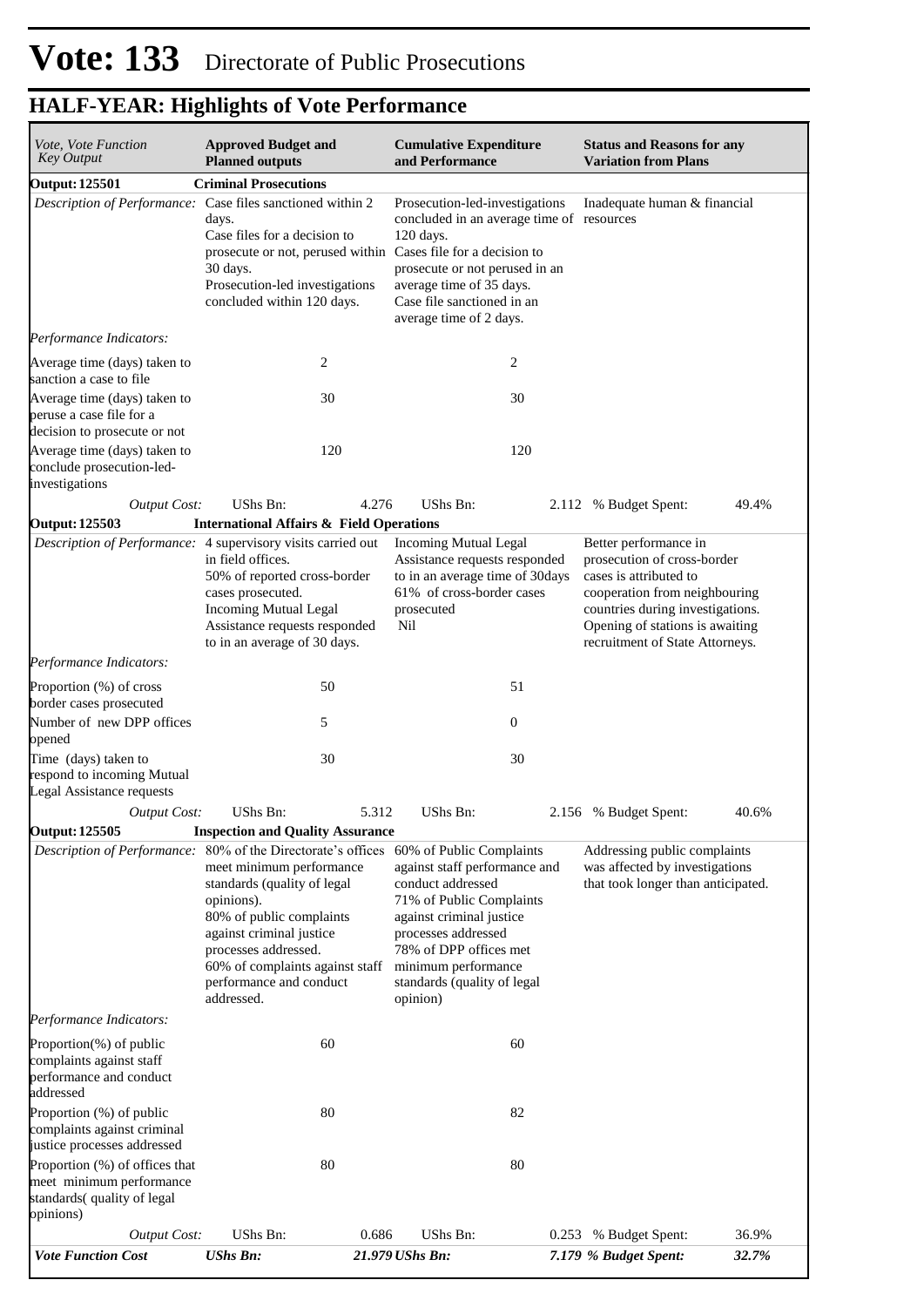| <i>Vote, Vote Function</i>    | <b>Approved Budget and</b> | <b>Cumulative Expenditure</b> | <b>Status and Reasons for any</b> |       |
|-------------------------------|----------------------------|-------------------------------|-----------------------------------|-------|
| Key Output                    | <b>Planned outputs</b>     | and Performance               | <b>Variation from Plans</b>       |       |
| <b>Cost of Vote Services:</b> | UShs $Bn$ :                | $21.979$ UShs Bn:             | $7.179$ % Budget Spent:           | 32.7% |

*\* Excluding Taxes and Arrears*

There is need for;

-Review of procurement procedures to shorten the process.

-Continuous training in data collection.

-Reconsideration of allocation of funds to take care of the newly reintroduced tax components on IT equipment.

#### **Table V2.2: Implementing Actions to Improve Vote Performance**

| <b>Planned Actions:</b>                                                                     | <b>Actual Actions:</b> | <b>Reasons for Variation</b>             |
|---------------------------------------------------------------------------------------------|------------------------|------------------------------------------|
| Vote: 133 Directorate of Public Prosecutions                                                |                        |                                          |
| Vote Function: 12.55 Public Prosecutions                                                    |                        |                                          |
| Procure 4 pickups for the four up-country Nil.<br>DPP offices and one station wagon car for |                        | Procurement initiated.                   |
| the DPP                                                                                     |                        |                                          |
| Vote: 133 Directorate of Public Prosecutions                                                |                        |                                          |
| Vote Function: 12.55 Public Prosecutions                                                    |                        |                                          |
| open 5 new field offices                                                                    | Nil                    | Awaiting recruitment of State Attorneys. |
| 1D/DPP, 9PSAs, 20 SSAs 40 SAs, 30<br>Secreatries, 5 Office Attendants'                      | Nil.                   | Recruitment process is ongoing.          |
| recruitment innitiated.                                                                     |                        |                                          |

# *V3: Details of Releases and Expenditure*

*This section provides a comprehensive summary of the outputs delivered by the Vote and further details of Vote expenditures by Vote Function and Expenditure Item.*

### **Table V3.1: GoU Releases and Expenditure by Output\***

| Billion Uganda Shillings                                         | <b>Approved</b><br><b>Budget</b> | <b>Released</b> | <b>Spent</b> | $%$ GoU<br><b>Budget</b> | $%$ GoU<br><b>Budget</b> | $%$ GoU<br>Releases |  |
|------------------------------------------------------------------|----------------------------------|-----------------|--------------|--------------------------|--------------------------|---------------------|--|
|                                                                  |                                  |                 |              | Released                 | <i>Spent</i>             | <i>Spent</i>        |  |
| VF:1255 Public Prosecutions                                      | 21.98                            | 12.44           | 7.18         | 56.6%                    | 32.7%                    | 57.7%               |  |
| Class: Outputs Provided                                          | 16.00                            | 7.98            | 7.17         | 49.8%                    | 44.8%                    | 90.0%               |  |
| 125501 Criminal Prosecutions                                     | 4.28                             | 2.14            | 2.11         | 50.0%                    | 49.4%                    | 98.8%               |  |
| 125502 Information Management and Communication                  | 0.95                             | 0.47            | 0.41         | 50.0%                    | 42.8%                    | 85.6%               |  |
| 125503 International Affairs & Field Operations                  | 5.31                             | 2.63            | 2.16         | 49.5%                    | 40.6%                    | 82.0%               |  |
| 125504 Human Resource and Admnistration support                  | 3.87                             | 1.94            | 1.83         | 50.0%                    | 47.2%                    | 94.3%               |  |
| 125505 Inspection and Quality Assurance                          | 0.69                             | 0.34            | 0.25         | 50.0%                    | 36.9%                    | 73.9%               |  |
| 125506 Internal Audit                                            | 0.06                             | 0.03            | 0.01         | 50.0%                    | 20.3%                    | 40.6%               |  |
| 125507 Prosecution led Investigation                             | 0.85                             | 0.42            | 0.41         | 50.0%                    | 48.1%                    | 96.1%               |  |
| Class: Capital Purchases                                         | 5.98                             | 4.47            | 0.00         | 74.8%                    | 0.1%                     | 0.1%                |  |
| 125575 Purchase of Motor Vehicles and Other Transport Equipment  | 0.50                             | 0.50            | 0.00         | $100.0\%$                | $0.0\%$                  | $0.0\%$             |  |
| 125576 Purchase of Office and ICT Equipment, including Software  | 4.98                             | 3.47            | 0.00         | 69.7%                    | 0.1%                     | 0.1%                |  |
| 125578 Purchase of Office and Residential Furniture and Fittings | 0.50                             | 0.50            | 0.00         | $100.0\%$                | $0.0\%$                  | $0.0\%$             |  |
| <b>Total For Vote</b>                                            | 21.98                            | 12.44           | 7.18         | 56.6%                    | 32.7%                    | 57.7%               |  |

*\* Excluding Taxes and Arrears*

### **Table V3.2: 2015/16 GoU Expenditure by Item**

| <b>Billion Uganda Shillings</b>                        | Approved<br><b>Budget</b> | <b>Releases</b> | Expend-<br>iture | % Budged<br><b>Released</b> | % Budget<br><b>Spent</b> | %Releases<br><b>Spent</b> |
|--------------------------------------------------------|---------------------------|-----------------|------------------|-----------------------------|--------------------------|---------------------------|
| <b>Output Class: Outputs Provided</b>                  | 16.00                     | 7.98            | 7.17             | 49.8%                       | 44.8%                    | 90.0%                     |
| 211101 General Staff Salaries                          | 5.93                      | 2.94            | 2.30             | 49.5%                       | 38.8%                    | 78.3%                     |
| $ 211103$ Allowances                                   | 1.59                      | 0.79            | 0.79             | 50.0%                       | 50.0%                    | 100.0%                    |
| 211104 Statutory salaries                              | 0.11                      | 0.05            | 0.05             | 50.4%                       | 43.0%                    | 85.3%                     |
| 213001 Medical expenses (To employees)                 | 0.12                      | 0.06            | 0.06             | 50.0%                       | 47.8%                    | 95.7%                     |
| 213002 Incapacity, death benefits and funeral expenses | 0.20                      | 0.10            | 0.10             | 50.0%                       | 49.6%                    | 99.3%                     |
| 221001 Advertising and Public Relations                | 0.09                      | 0.07            | 0.07             | 76.1%                       | 75.9%                    | 99.7%                     |
| 221002 Workshops and Seminars                          | 0.22                      | 0.09            | 0.09             | 39.5%                       | 38.7%                    | 97.9%                     |
| 221003 Staff Training                                  | 0.48                      | 0.24            | 0.24             | 50.0%                       | 49.5%                    | 99.0%                     |
| 221004 Recruitment Expenses                            | 0.06                      | 0.03            | 0.03             | 50.0%                       | 50.0%                    | 100.0%                    |